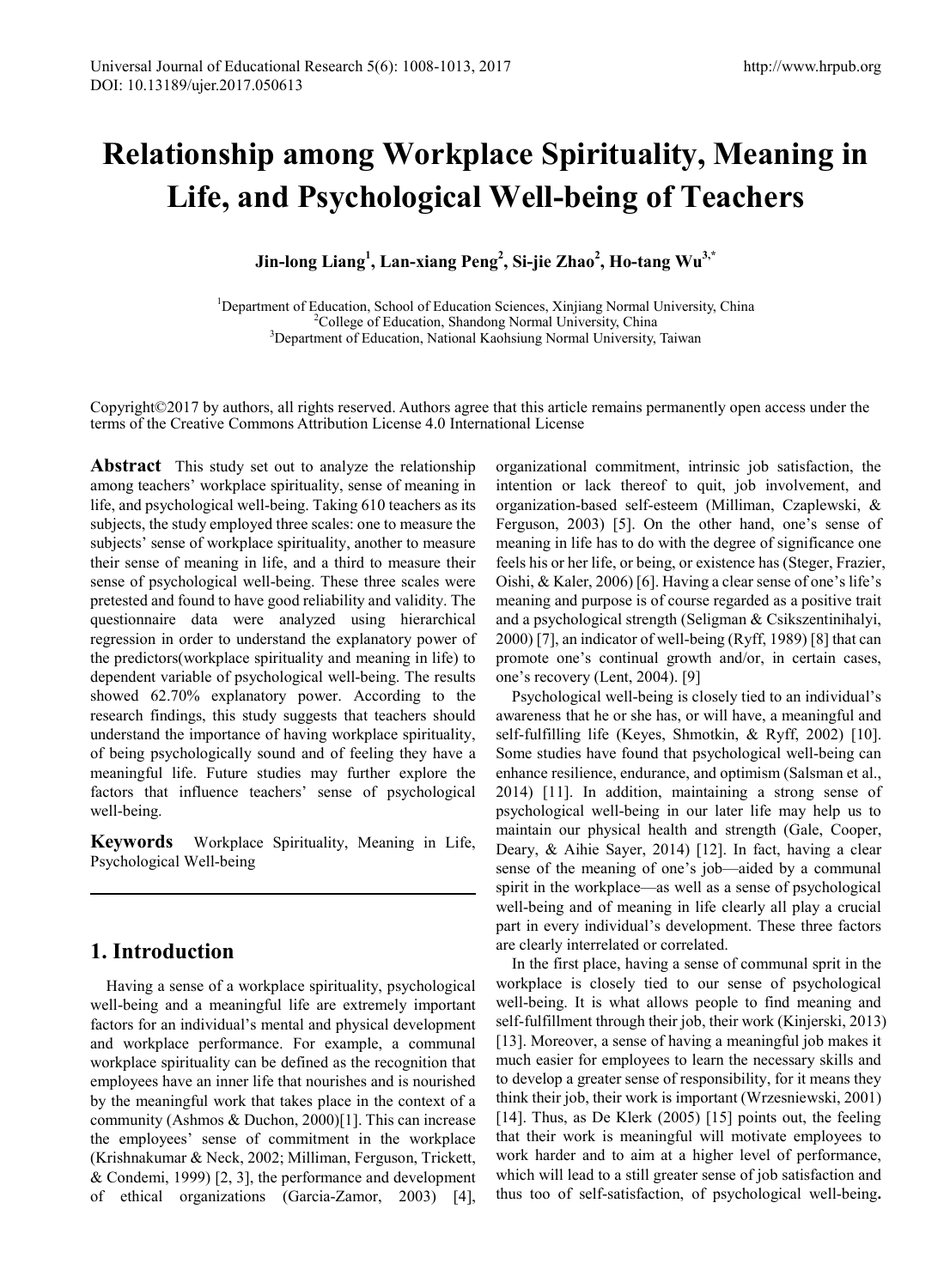Arnold, Turner, Barling, Kelloway, and McKee's (2007) [16] empirical research clearly suggests that a sense of having a communal workplace spirituality is closely correlated with that of psychological well-being.

The sense of meaning in life is of course also closely correlated with that of psychological well- being (De Klerk, 2005) [15]. Some empirical research results do clearly show this correlation. For instance, it is found in Shek's (1992) [17] study of 2,150 Hong-Kong high school students; Ho, Cheung, and Cheung (2010) [18] did a study of 1,807 Hong-Kong teenagers and got same results. In other studies, Vehling et al (2011) [19] used 270 cancer patients as their research subjects, and the results showed, once again, that meaning-related life attitudes can enhance psychological well-being. Asflakseir (2012) [20] used 60 Muslim students in England as his research subjects, and again found that our sense of meaning in life has positive correlation with our sense of psychological well-being. Although the research subjects above were all teenagers, undergraduates, and cancer patients, the results all show that psychological well-being and a positive sense of life's meaning are closely correlated.

To sum up, it has been clearly shown that the senses of psychological well-being, of having a communal workplace spirituality and of meaning in life are very closely related. However, in past studies of these same three variables almost all researchers used the method of Pearson product-moment correlation to analyze these "psychological" relationships or correlations, but no research studies have so far used the method of hierarchical regression to analyze them. Therefore the present study did adopt hierarchical regression as its analytical method. However, since this method puts different "blocks" into the equation in an order based on previous research results (Chiu, 2006) [21], the sequence must be decided first. In our study, then, there are three demographic variables (gender, marital status, and service years), and the central research question has to do with the sense of one's workplace spirituality, in terms of a sense of one's work being meaningful, a sense of community, and a sense of identification with one's job, company, organization—in relation to the issue of one's meaning in life—which again has three aspects—freedom of will, will to meaning, and the meaning of life.

Here the sequence of these "aspects" was put into the equation as follows. The first variables were demographic—gender, marital status, and years of service—which were ascertained from the experimental subjects at the very beginning, and were not influenced by other explanatory variables. Therefore, in the hierarchal regression, they were treated as the control variables in order to control the impact of the external factors (Chiu, 2006) [21]; thus they were set within the first block. Then, a sense of workplace spirituality will influence one's perception or sense of the meaning in life, as the former will serve to enhance the individual's sense that his/her inner life is meaningful since his work (job) is meaningful. That is, one's

work (job) may cause him/her to attain a more complete, harmonious or elevated mind or mental dimension, thereby further enriching his/her inner as well as outer self and thus attaining a clearer awareness of having a meaningful life. (Ashmos & Duchon, 2000) [1]. This process is what Meraviglia (1999) [22] has described: the sense of meaning in life is an outcome or effect of one's pre-existing spirituality. Thus the three aspects of "workplace spirituality" were arranged in the second block, and the awareness of the "meaning in life" in the last block.

## **2. Research Design**

This research study used a questionnaire and purposive sampling to investigate and analyze the relationships between and among the workplace spirituality, meaning in life, and degree of psychological well-being of teachers in Taiwan.

#### **2.1. Research Subjects**

We adopted a purposive sampling method to establish our group of subjects, all of whom are teachers in Taiwan. The demographic distribution is shown in Table 1:

**Table 1.** Demographic Distribution of the Subjects

|                       |                       | Frequency   | Percentage( $\%$ ) |  |
|-----------------------|-----------------------|-------------|--------------------|--|
| Gender                | 1. Male               | 206         | 33.8               |  |
|                       | 2. Female             | 402         | 65.9               |  |
| School Level          | 1. Elementary school  | 311         | 51.0               |  |
|                       | 2. Junior high school | 162         | 26.6               |  |
|                       | 3. Senior high school | 137         | 22.5               |  |
|                       | 1 Not married         | 175         | 28.7               |  |
| <b>Married Status</b> | 2. Married            | 433         | 71.0               |  |
| Service Years         | $Range = 1 - 40$      | $M = 15.09$ | $SD = 8.19$        |  |
| Note: $N=610$ .       |                       |             |                    |  |

### **2.2. Research Tools**

This study adopted three Likert 5-point scales; the scales' validity and reliability are as follows:

#### 2.2.1. Teachers' Workplace Spirituality Scale

This study adopted Wu's (2016) [23] "Teachers' Scale for Workplace Spirituality", which was developed for Taiwanese teachers. Those designing this scale referred to the relevant literature and made use of the perspectives of Ashmos and Duchon (2000) [1], as well as of Milliman et al (2003) [5], to prepare the draft of the questionnaires. After undertaking exploratory factor analysis (EFA) (*N*=235), the scale was divided into 3 factors: A Sense of Meaningful Work (5 items), A Sense of Community (5 items), and A Sense of Organizational Identification (6 items). The total explained variance was 75%, and the total reliability was .95.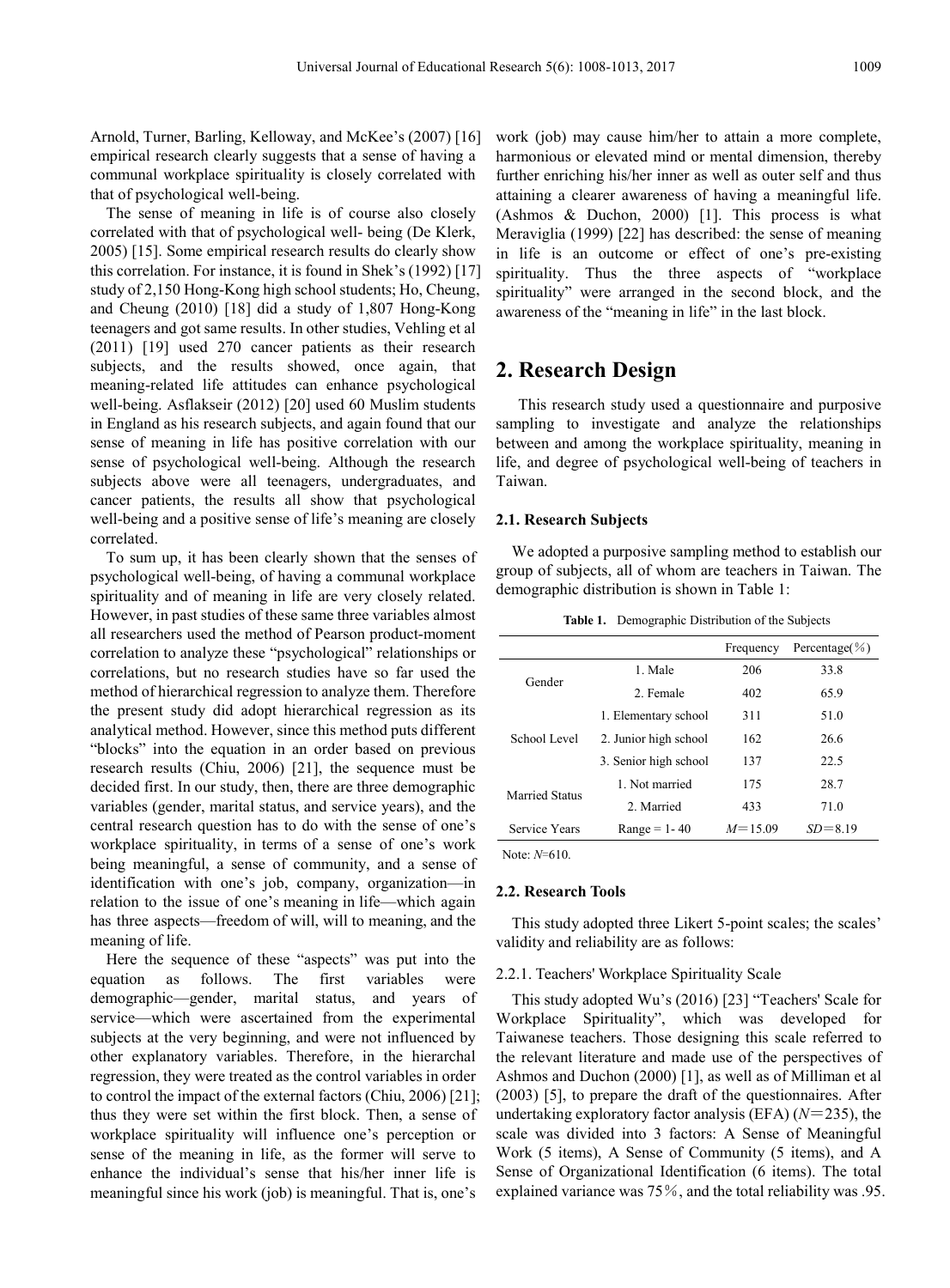Furthermore, confirmatory factor analysis (CFA) (*N*=378) was used to verify the initial 3-factor, 16-item model. According to the results, it was found that the model's preliminary fit was good while its overall fit was acceptable. The composite reliability of the Sense of Meaningful Work was .90, of the Sense of Community was .85, and of the Sense of Organizational Identification was 90; all three met the standard of .60+. The average extracted variances were .65, .54, and .61, respectively. All three latent variables met the standard of .50+.

#### 2.2.2. Teacher's Sense of Meaning in Life Scale

The study used Wu's (2014) [24] "Teacher's Sense of Meaning in Life Scale", which incorporated Frankl's (1967, 1988) [25, 26] three factors in his theory and practice of logotherapy: 1. Freedom of Will, which refers to the individual's attitudes towards suffering (Breitbart, 2001) [27]; 2. Will to Meaning, which concerns our fundamental search for the purpose of life; and 3. Meaning of Life, which has to do with an individual's discovery of the goal and purpose of his/her life. After the drafts of these three scales were examined by the experts, they were directly verified by CFA in order to guarantee that the model's preliminary fit was good. The overall fit of the model was found to be acceptable; the composite reliability of Freedom of Will was found to be .77, of Will to Meaning was found to be .86, and of Meaning of Life was found to be .84, all of which met the standard of .60+. The average extracted variances were .53, .55 and .51, respectively, so that the three latent variables all met the standard of .50+.

#### 2.2.3. Teacher's Psychological Well-being Scale

Our survey of the data regarding Psychological Well-being applied Wu's (2015) [28] Teacher's Psychological Well-being Scale developed for teachers in Taiwan. Its framework is based on six factors proposed by Ryff and Keyes (1995) [29]: Self-acceptance (awareness of one's own limitations), Positive Relations with Others (seeking to develop and maintain warm interpersonal relationships based on mutual trust), Environmental Mastery (shaping one's environment so as to satisfy personal needs and desires), Autonomy (exercising self-determination and maintaining personal authority within a larger social context), having a Purpose in Life (finding meaning in one's efforts and challenges), and Personal Growth (making the most of one's talents and capacities) (Keyes, Shmotkin, & Ryff, 2002) [10]. After being examined by experts, this scale was verified by the CFA. The model's preliminary fit was found to be good, and its overall fit is to be acceptable. As for composite reliability, Autonomy was found to be .70, Environmental Mastery to be .78, Self-acceptance to be .84, Positive Relationships with Others to be .74, Personal Growth to be .81, and Purpose of Life to be .80. All of these meet the standard of .60+. The average variances were found to be: Autonomy .44, Environmental Mastery .55, Self-acceptance .64, Positive Relationships with Others .50,

Personal Growth .59, and Purpose of Life .57. Thus, except for Autonomy, all of these latent variables met the standard of .50+.

## **3. Data Processing and Analysis**

#### **3.1. Hierarchical Regression Analysis with SPSS 17.0**

This research study employed 3 models in order to put each variable into the equation, for the purpose of understanding its explanatory power. The study used SPSS 17.0 to conduct hierarchical regression analysis, in order to explore the correlations between and among teachers' sense of workplace spirituality, meaning in life, and psychological well-being. The demographic variables were put into an equation as model 1, workplace spirituality as model 2, meaning in life as model 3, and psychological well-being as dependent variable.

#### **3.2. Control Variables to Dummy**

Among the control variables in this study, gender and married status were nominal variables, and so we employed dummy coding. The male gender was dummied as 0 and the female as 1. Years of service was taken as an ordinal variable and thrust into the equation directly. In addition, there are three dimensions with workplace spirituality and meaning in life, and the independent variable (total score for psychological well-being)—are ratio variables, so they entered the equation with the row score.

#### **4. Results**

Regarding Model 1, it is mainly composed of gender, married status, and service years (see Table 2). Model 1's  $R^2 = .03$ ,  $F = 5.72$ , and  $p = .01$ , which gives these demographic variables significant explanatory power in the context of defining "psychological well-being." Among the three demographic variables, only marital status is not statistically significant; the other two, gender ( $\beta$  = -.09, *t*=-2.24, *p*=.03) and service years (β=.10, *t*=2.22,  $p = .03$ ) are statistically significant, which shows that both variables have significant explanatory power.

As for Model 2, after controlling the three demographic variables' explanatory power, we thrust the dimension of Workplace spirituality into the equation. This model's explanatory power is  $R^2 = .52$ ,  $F=123.89$ ,  $p=0.00$ , showing that Model 2 has substantial explanatory power. As for  $\Delta R^2 = .49$ ,  $\Delta F = 205.97$ , and  $p = .00$ , the data show that after including each dimension of Workplace spirituality, model 2 has incremental statistical meaning; that is, each dimension of Workplace spirituality can increase the model's explanatory power by 49.00%.

Among the three dimensions, Sense of Meaning at Work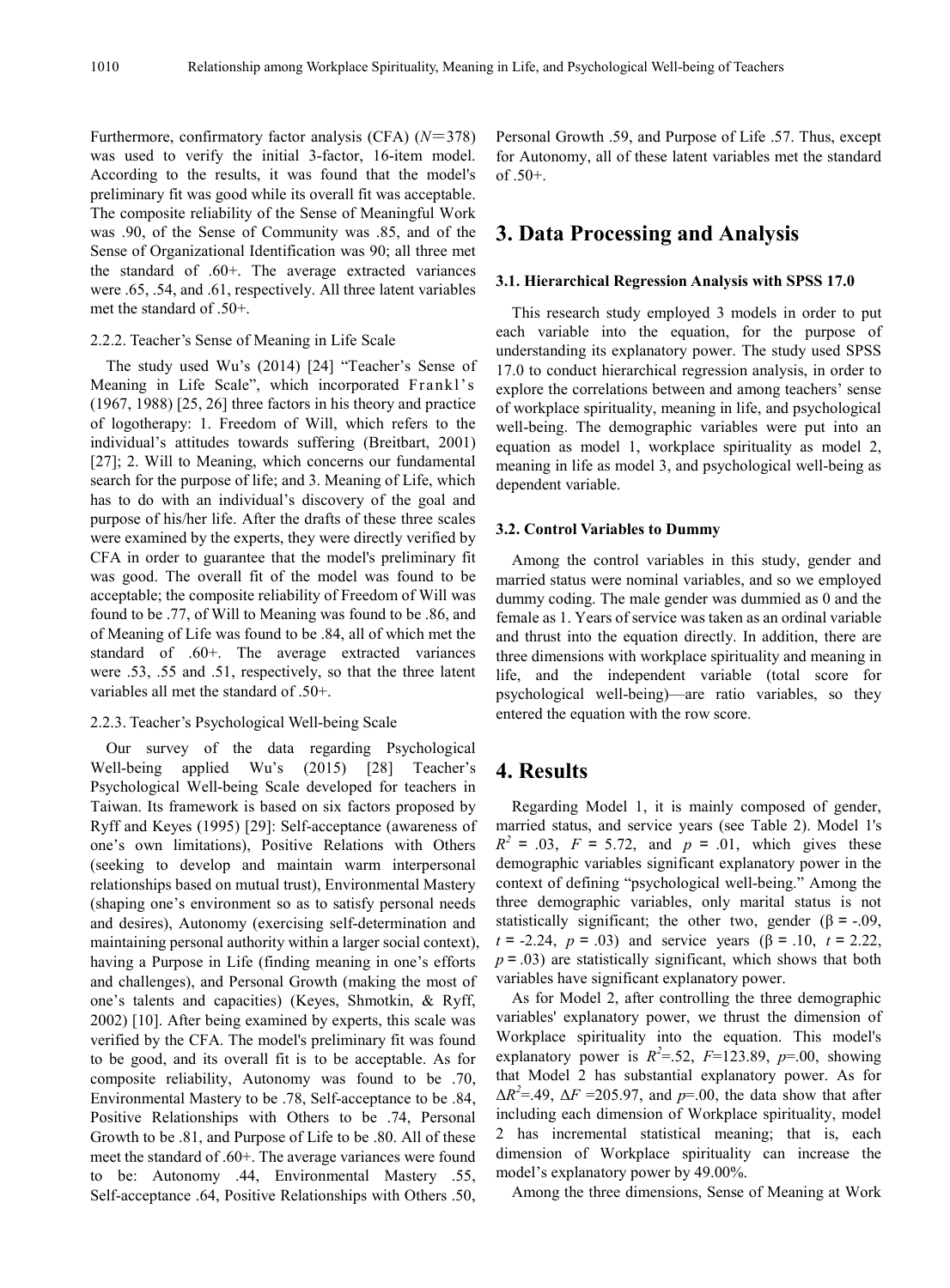( $\beta$  = .43, *t* = 11.58, *p* = .00), Sense of Community ( $\beta$  = .19,  $t = 4.41$ ,  $p = .00$ ), and Sense of Organizational Identification)  $(β = .19, t = 4.41, p = .00)$  have the explanatory power, and all three  $\beta$  values are positive, signifying that a greater sense of having meaningful work, a greater sense of community when at work, and a greater sense of organizational identification all contribute to a greater sense of psychological well-being.

After controlling the explanatory power of Models 1 and 2, the three dimensions of a meaningful life were thrust into Model 3, and it was found that  $R^2 = .63$ ,  $F=113.82$ , and *p*=.00, showing that Model 3 has explanatory power. As for  $\Delta R^2 = 11$ ,  $\Delta F = 59.78$ , and  $p = .00$ , the increment of model 3 has a statistical significance that can contribute an extra 11.00% to this model's explanatory power.

Among the three dimensions, Freedom of Will ( $\beta$  = .16, *t*=4.76, *p*=.00), Will to Meaning (β=.15, *t*=4.02, *p*=.00) , and Meaning of Life (β=.27,*t*=8.34, *p*=.00) have the significant explanatory power; and their β values are all positive, showing that greater Freedom of Will, Will to Meaning, and Meaning of Life will mean greater psychological well-being.

|                                        | Dependent variable (Psychological Well-being) |                  |                  |                                                              |                  |                  |                                                       |                  |                  |  |  |
|----------------------------------------|-----------------------------------------------|------------------|------------------|--------------------------------------------------------------|------------------|------------------|-------------------------------------------------------|------------------|------------------|--|--|
|                                        | Model 1<br>Control variables                  |                  |                  | Model 2<br>Independent variables<br>(Workplace spirituality) |                  |                  | Model 3<br>Independent variables<br>(Meaning in Life) |                  |                  |  |  |
|                                        | $\beta$                                       | $\boldsymbol{t}$ | $\boldsymbol{p}$ | β                                                            | $\boldsymbol{t}$ | $\boldsymbol{p}$ | $\beta$                                               | $\boldsymbol{t}$ | $\boldsymbol{p}$ |  |  |
| (Constant)                             |                                               | 35.53            | $.00\,$          |                                                              | 14.00            | .00              |                                                       | 5.14             | $.00\,$          |  |  |
| Gender                                 | $-.09$                                        | $-2.24$          | .03              | $-.06$                                                       | $-2.22$          | .03              | $-.08$                                                | $-2.97$          | .01              |  |  |
| Marital status                         | .05                                           | 1.19             | .24              | .02                                                          | 0.71             | .48              | .01                                                   | 0.40             | .69              |  |  |
| Service years                          | .10                                           | 2.22             | .03              | .02                                                          | 0.73             | .47              | .04                                                   | 1.40             | .16              |  |  |
| Meaningful Work                        |                                               |                  |                  | .43                                                          | 11.58            | .00.             | .15                                                   | 3.68             | .00              |  |  |
| Sense of Community                     |                                               |                  |                  | .19                                                          | 4.41             | .00.             | .15                                                   | 3.76             | .00              |  |  |
| Sense of Organizational Identification |                                               |                  |                  | .19                                                          | 4.40             | .00              | .14                                                   | 3.71             | .00              |  |  |
| Freedom of Will                        |                                               |                  |                  |                                                              |                  |                  | .16                                                   | 4.76             | .00              |  |  |
| Will to Meaning                        |                                               |                  |                  |                                                              |                  |                  | .15                                                   | 4.02             | .00              |  |  |
| Meaning of Life                        |                                               |                  |                  |                                                              |                  |                  | .27                                                   | 8.34             | .00              |  |  |
| Model abstract                         |                                               |                  |                  |                                                              |                  |                  |                                                       |                  |                  |  |  |
| $R^2$                                  |                                               | .03              |                  |                                                              | .52              |                  |                                                       | .63              |                  |  |  |
| $\overline{F}$                         |                                               | 5.72             |                  |                                                              | 123.89           |                  |                                                       | 113.82           |                  |  |  |
| $\boldsymbol{p}$                       |                                               | .01              |                  |                                                              | .00              |                  |                                                       | .00              |                  |  |  |
| $\Delta R^2$                           |                                               | .02              |                  |                                                              | .49              |                  |                                                       | .11              |                  |  |  |
| $\Delta F$                             |                                               | 5.72             |                  |                                                              | 205.97           |                  |                                                       | 59.78            |                  |  |  |
| P of change                            |                                               | .01              |                  |                                                              | .00              |                  |                                                       | .00.             |                  |  |  |

**Table 2.** Summary of the hierarchical regression of Workplace spirituality, Meaning in Life, and Psychological Well-being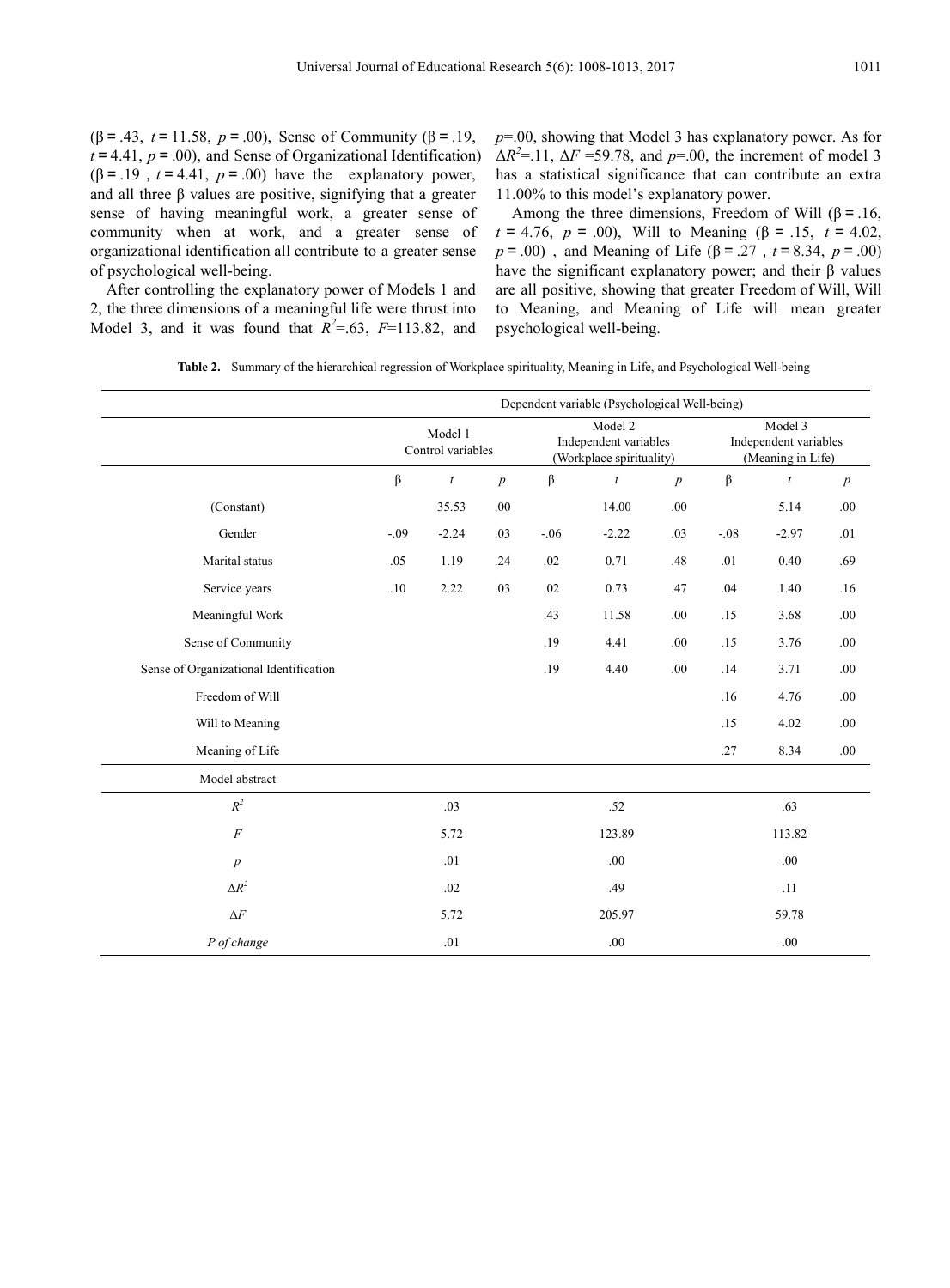## **5. Discussion**

As for the power of the control variable to explain psychological well-being, when demographic variables like gender, marital status, and years of service are put into Model 1, the results show that such demographic variables have significant explanatory power. And when gender and years of service reach a certain level of significance, these two variables clearly have greater explanatory power than marital status. Moreover, the β value of gender is negative, which means male teachers tend to have a greater sense of psychological well-being than do females. This may be due to the fact that male teachers tend to be more outgoing; also, many of them are engaged in administrative affairs, which may tend to give them a greater sense of Autonomy, greater Environmental Mastery, and more Positive Relationships with Others.

With regard to the relationship between having a Workplace spirituality and Psychological Well-being, it was found that Workplace spirituality gains an extra 49.40% in its explanatory power as a control variable. In fact, all three dimensions of Workplace spirituality have explanatory power and their β values are positive, suggesting that the greater one's Sense of having Meaningful Work, one's Sense of Community and one's Sense of Organizational Identification, the greater one's sense of Psychological Well-being will be. Having a Workplace spirituality can also mean enjoying the communal spirit of the workplace, but here it especially means the ability to gain a sense of self-worth from doing a meaningful job, from contributing to the workplace in this way.

On the other hand, according to Maslow's (1969) [31] Hierarchy of Needs Theory, where the highest "human need" is self-actualization, Ashmos and Duchon (2000) [1] have stressed the importance, for a teacher, of connecting with those who have the same goals—which again suggests the importance of the *communal spirit* of the workplace, of the workplace as *community*. Of course, meaningful work (a meaningful job) also means that employees can learn a lot, learn many skills from their jobs, and learn to accept challenges and take responsibility for their decisions and actions. (Wrzesniewski, 2001) [14]. De Klerk (2005) [15] believes that their perception that they are doing meaningful work motivates employees to work harder, to perform better, and in this was way they will also gain the approval and respect of their peers, as well as of their boss.

Maslow thought, of course, that the more peak experience employees have, the better able they are to achieve self-actualization. For him this means, as Ryff and Keyes (1995) [29] discuss, the actualizing of one's own potential and thus the reaching of a higher level of psychological well-being. In this context we note that a teacher's job is to nourish and encourage students' positive qualities and characters, to enlighten their minds and thinking, and so theirs is an extremely meaningful and rewarding job. Teachers then should have a clear path toward reaching higher levels of self-actualization, since their job is really to help enable their students to do this.

In this study, then, it was found that our sense of having or living a meaningful life impacts and can explain our sense of psychological well-being. More generally, the greater our Freedom of Will, Will to Meaning, and positive sense of the Meaning of our Life, the greater our psychological well-being will be. This may be especially true for teachers, because when a teacher encounters difficulties in teaching, class management, parent-teacher relationships, and/or administrative jobs in the workplace, he or she already knows that she/he is supported every day by the warmth, positivity, gratitude of her/his students and fellow teachers, the warm communal spirit of her/his workplace.

## **6. Suggestions**

Of course, a clear sense that our lives are very meaningful will make us happy, as will good relationships with others, and we not only find meaning and fulfillment in doing our jobs well but also from the long-term friends we make, and talk to every day, in our workplaces. Thus, we concluded from the analyzed data that a very positive and communal workplace spirituality contributes greatly to our sense of meaning in life and to our over-all psychological well-being. Therefore it is clear that teachers should promote in every possible the communal spirit of their workplace; this is closely related to our sense of having a meaningful job, and to the satisfaction we get at our workplace from the sense of community, the sense of being part of an organization. Thus, for the sake of their psychological well-being, teachers should really try to promote and to enhance this communal spirit of/in/at their workplace, which will in turn reinforce their sense of having a happy and meaningful life. Finally, future studies may try to further analyze the factors that influence our sense of psychological well-being, of meaning in life, and of having a very warm and positive communal spirit in/at our workplace, and may also try to further analyze the inter-relationship(s) of/among these factors.

## **REFERENCES**

- [1] D. Ashmos, D. P. Duchon. Spirituality at work: A conceptualization and measure. *Journal of Management Inquiry*, Vol. 9, No. 2, 134-145, 2000.
- [2] S. Krishnakumar, C. P. Neck. The "what", "why" and "how" of spirituality in the workplace. *Journal of managerial psychology*, Vol. *17*, No. 3, 153-164, 2002.
- [3] J. Milliman, J. Ferguson, D. Trickett, B. Condemi. Spirit and community at Southwest Airlines. *Journal of Organizational Change Management*, Vol. *12*, No. 3, 221-33, 1999.
- [4] J. C. Garcia- Zamor. Workplace spirituality and organizational performance. *Public Administration Review*, Vol. *63*, No. 3, 355-363, 2003.